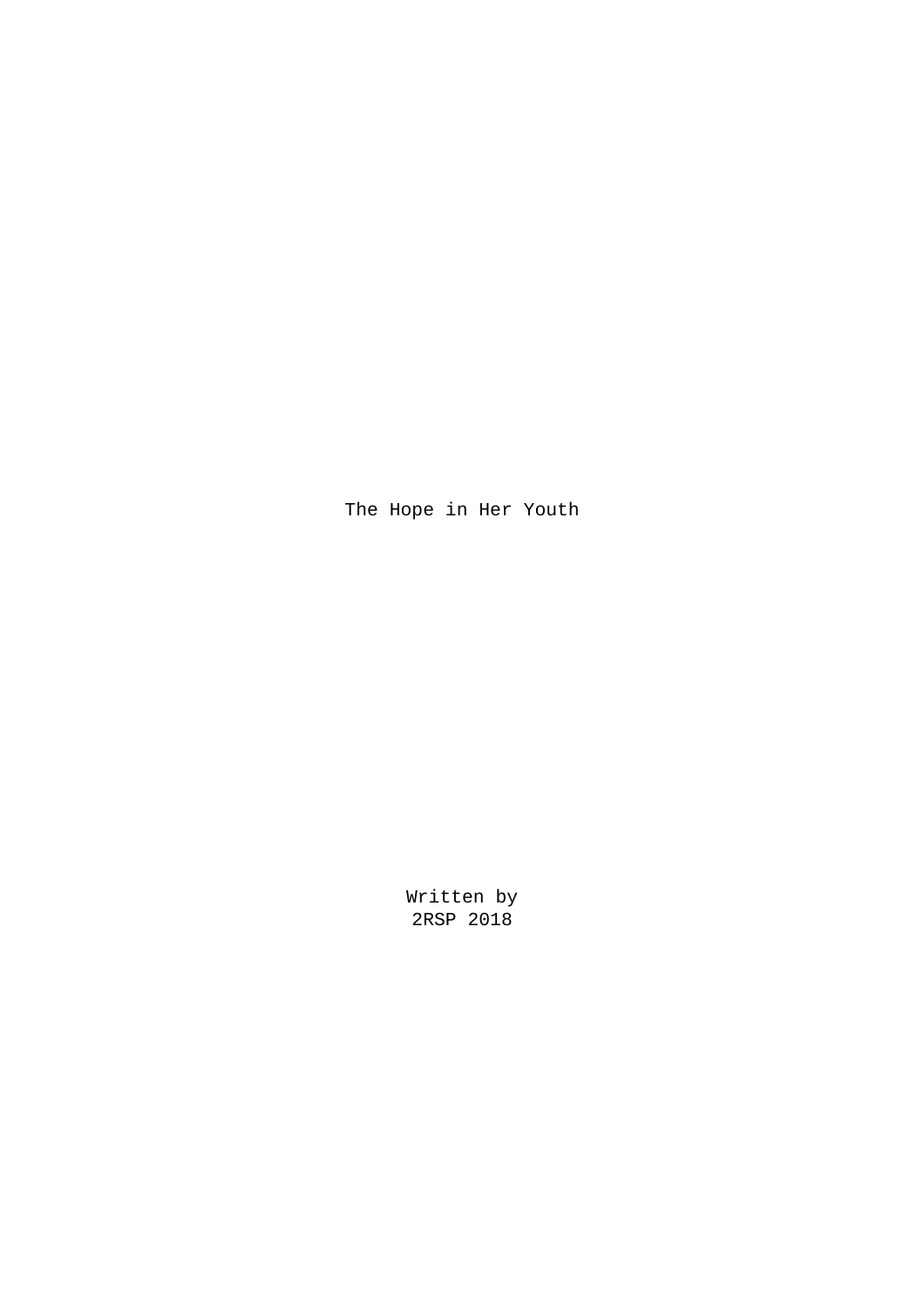Ext. Funeral – Afternoon [Scene 1] Car crash sound is heard, followed by an ambulance siren, in the dark. Lights on to reveal a funeral procession. SELENE is seated with DAD, both bandaged in some way. There are some other people seated. There is a casket in the middle. Mom is standing in white at the corner.

#### MINISTER

You may now pay your final respects.

The people start to take turns looking at the casket for the final time. Finally, it is DAD's turn. He kneels at the casket. MOM stands beside him and puts her hand on his shoulder.

> DAD Why! I was driving properly! The truck came out of nowhere! It wasn't my fault! (looks up at the sky) Why did you do this to us! I was driving properly!

Selene comes over and helps him up, but feels a little weak. Lights off.

Int. Doctor's office - Afternoon [Scene 2] Lights on to reveal DOCTOR siting across SELENE and JENNIE in an office. Calendar shows March 2017.

> DOCTOR Based on the results of the MRI scan, it has been confirmed that you have heart cancer.

SELENE (Shocked and freezes for a few seconds)

Ohh…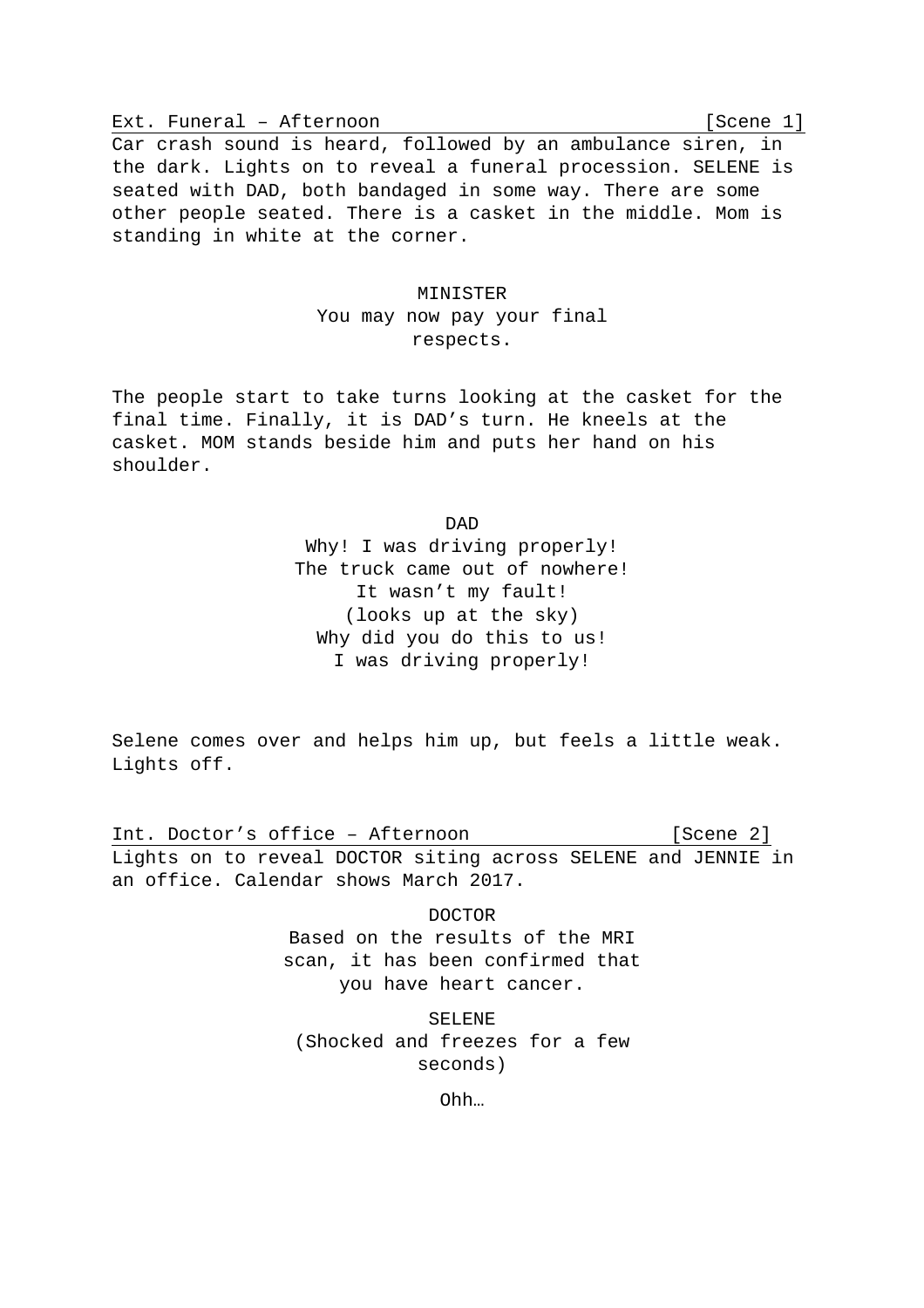## DOCTOR

Fortunately, you are only in stage 1. So you can actually go for treatment. With treatment, you will be able to prevent the cancer from spreading and getting worse.

#### SELENE

How much is the treatment per session?

## DOCTOR

Depending on your insurance coverage, it should cost around \$150 to \$250 per session, and you will have to attend at twice times a week.

## JENNIE

(shocked, lowers her voice) Its so expensive. Are you sure you can afford it?

#### SELENE

I'm not sure… My mom's insurance pay-out should be able to cover most of it. I think she also bought strong insurance coverage for me, just need to go look through her drawers.

> (SELENE looks sad, JENNIE hugs her)

JENNIE We'll be alright.

Lights off.

Int. Selene's house, living room - Afternoon [Scene 2] Lights on to reveal SELENE coming in through the door, into the living room. As she places her keys on the tray, her phone rings. Calendar shows March 2017.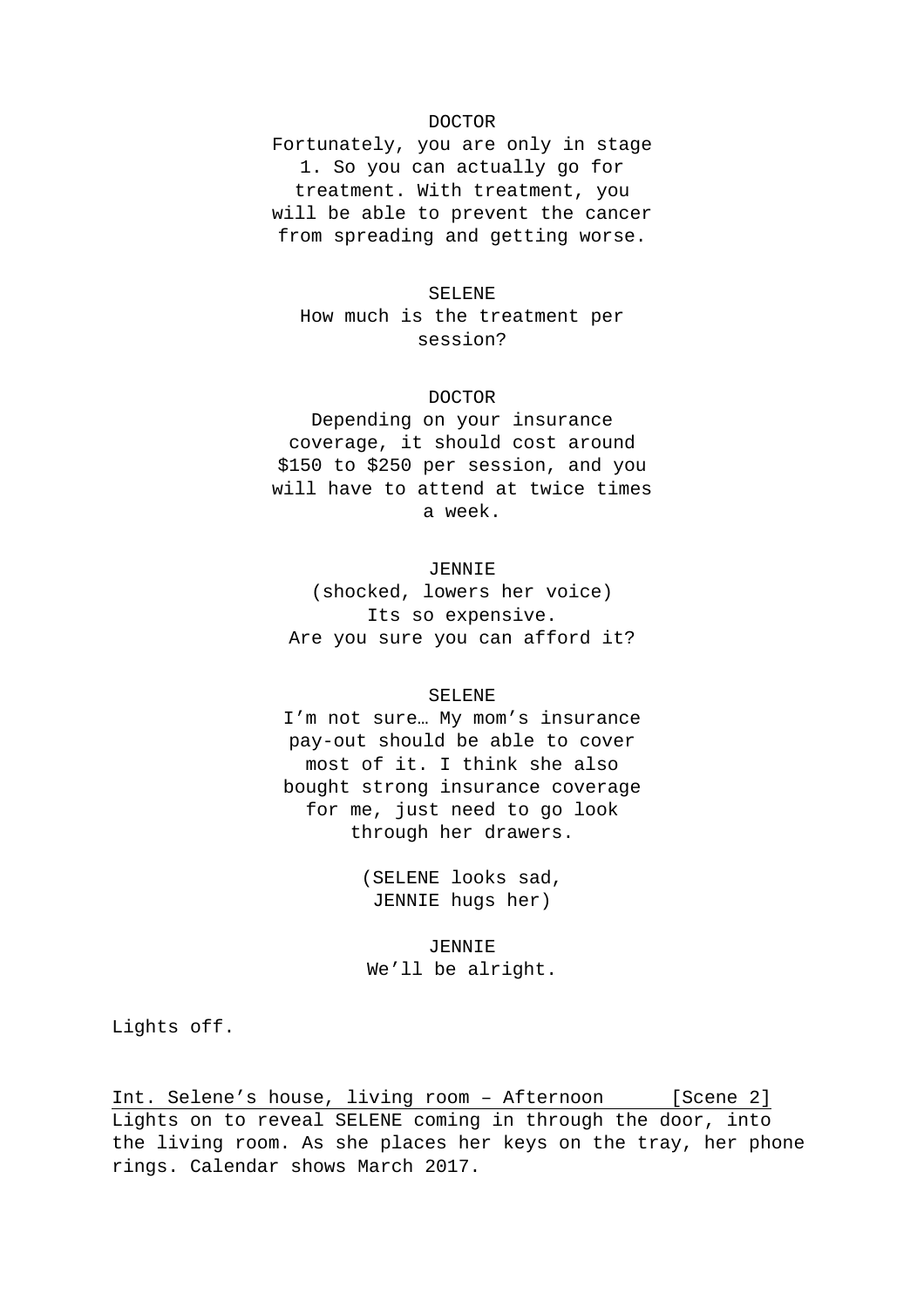## SELENE

Hey, Jennie. I reach home already. Don't worry about me.\*coughs\* Today was a long day. \*coughs\*

#### JENNIE

Sel, are you sure you are ok?

## SELENE

I guess… I'm just coughing a lot and feeling weaker lately. Dad thinks that I'm just sick. He's not suspicious since he's still drinking himself to sleep half the time, and he's been going out to gamble quite often lately. Almost every night now.

## JENNIE

(angrily) Damn..... why is your father still behaving like that. He's like this for the past your years already. Why can't he change?

## SELENE

It's ok. Leave him be. He still can't accept the fact that mom's left us. He stopped going to work, and started increasing his gambling. He say it's the only way. I guess he needs to release his stress. Oh hang on a sec, I got another call.

(looks at phone screen, presses the screen) Hello?

#### DOCTOR

Hey Selene, once again, I'm sorry for your loss. What happened to your mom was not fair.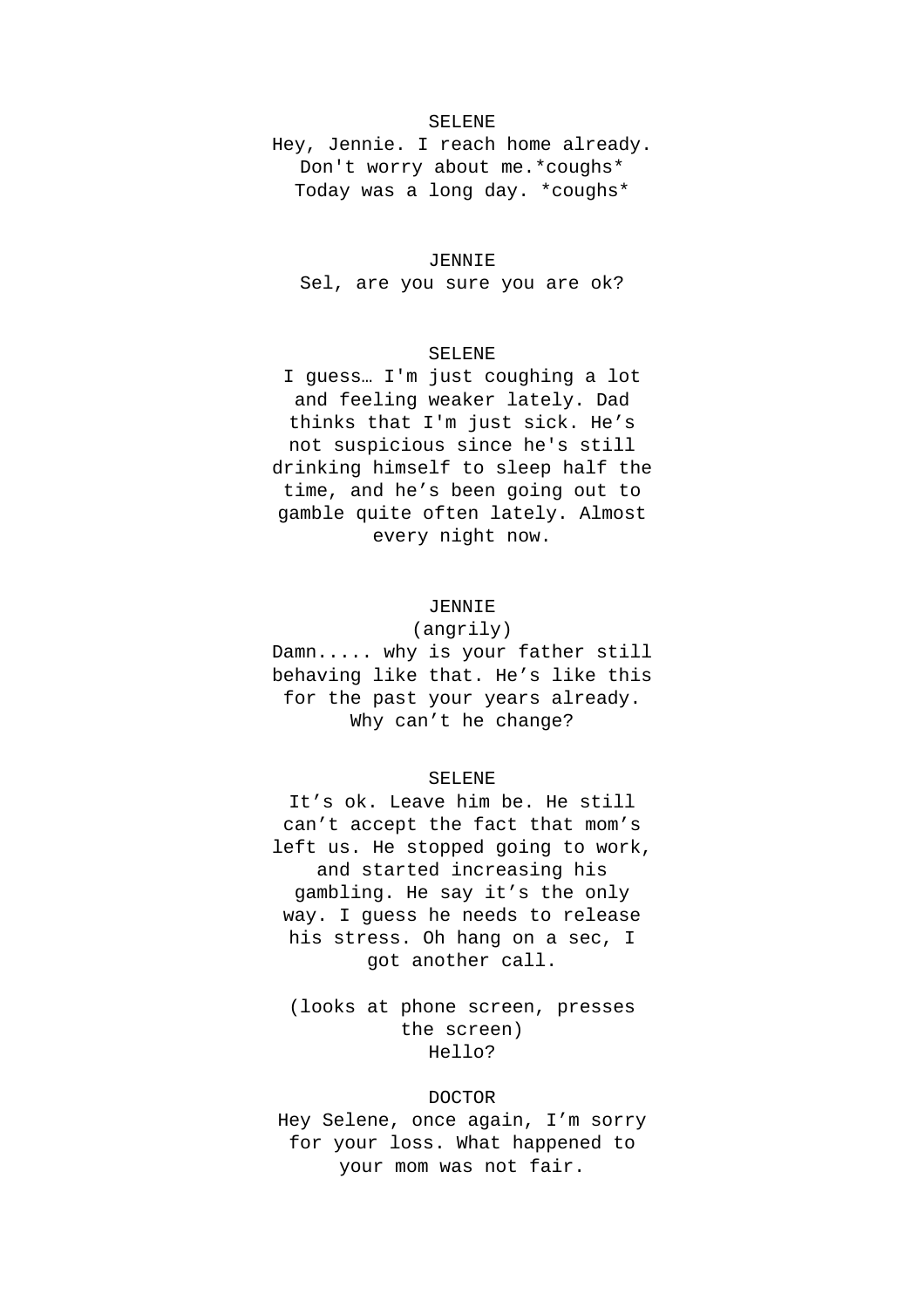#### SELENE

No worries. What's up?

DOCTOR

I don't want to disturb you, but I think there's an issue with your Mom's insurance pay-out. Someone seems to have cleared out your mom's insurance pay-out. We can't draw the money from the account to pay for your treatments.

> SELENE Huh? (gasps) Don't tell me-

Lights off.

Int. Casino – Evening (Scene 3) Lights on to reveal DAD playing poker at the poker table. There is a dealer and a few others. DAD is clearly drunk.

> DAD Come on! Hit me!

(dealer gives him another card, he sees it then he gets angry and throws his cards on the table)

Why so lousy! Nevermind, next round can win! (looks up at ceiling) Then I don't need to worry about cash and I can \*hiccup\* spend time with Selene like you always wanted!

(receives a call, and SELENE appears at the doorway, speaking)

> SELENE Dad! Where are you!

DAD What you want Selene! Pa is busy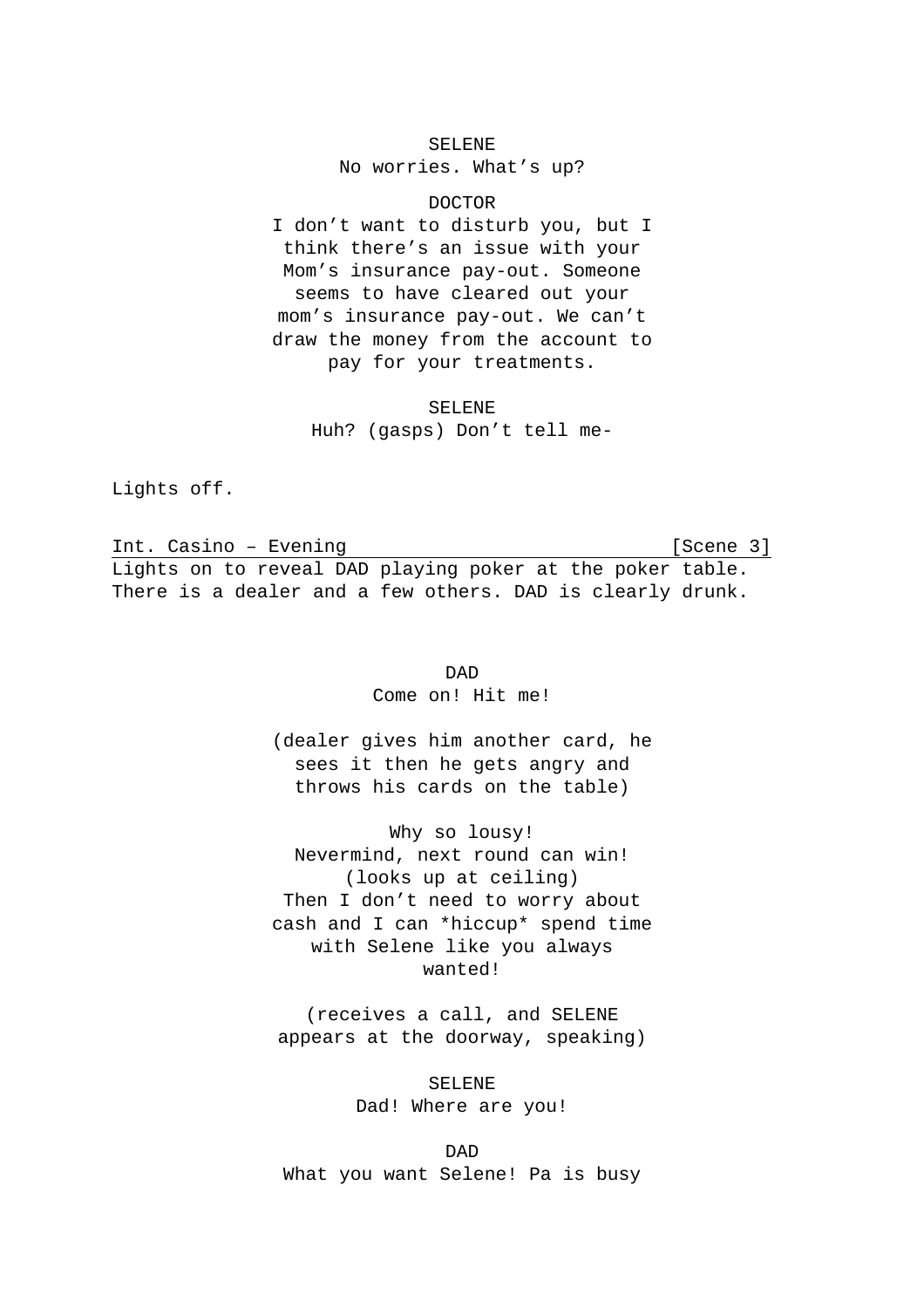trying to give us a better life, like Ma always wanted!

SELENE PA! Did you take Ma's insurance pay-out!

DAD Yea. Girl I'm using it to help us earn more money so I-

#### SELENE

Pa!

(cries and hangs up)

DAD looks bewildered, then continues gambling. Lights off.

Ext. School, Principal's Office - Afternoon [Scene 4] Lights on to reveal JENNIE talking to the PRINCIPAL in the Principal's office.

> JENNIE So that's when we found out the Selene had heart cancer.

#### PRINCIPAL

Oh dear. One after the other. How's her insurance coverage?

#### JENNIE

She's covered, its just that it still costs money even on top of the coverage.

PRINCIPAL I see. And is her dad able to pay?

### JENNIE

Her dad… is in a really bad place right now. He even used up all of the insurance pay-out from the… accident… to gamble!

#### PRINCIPAL

Hmmm… ok I think I will give him a call. So is that why you're here?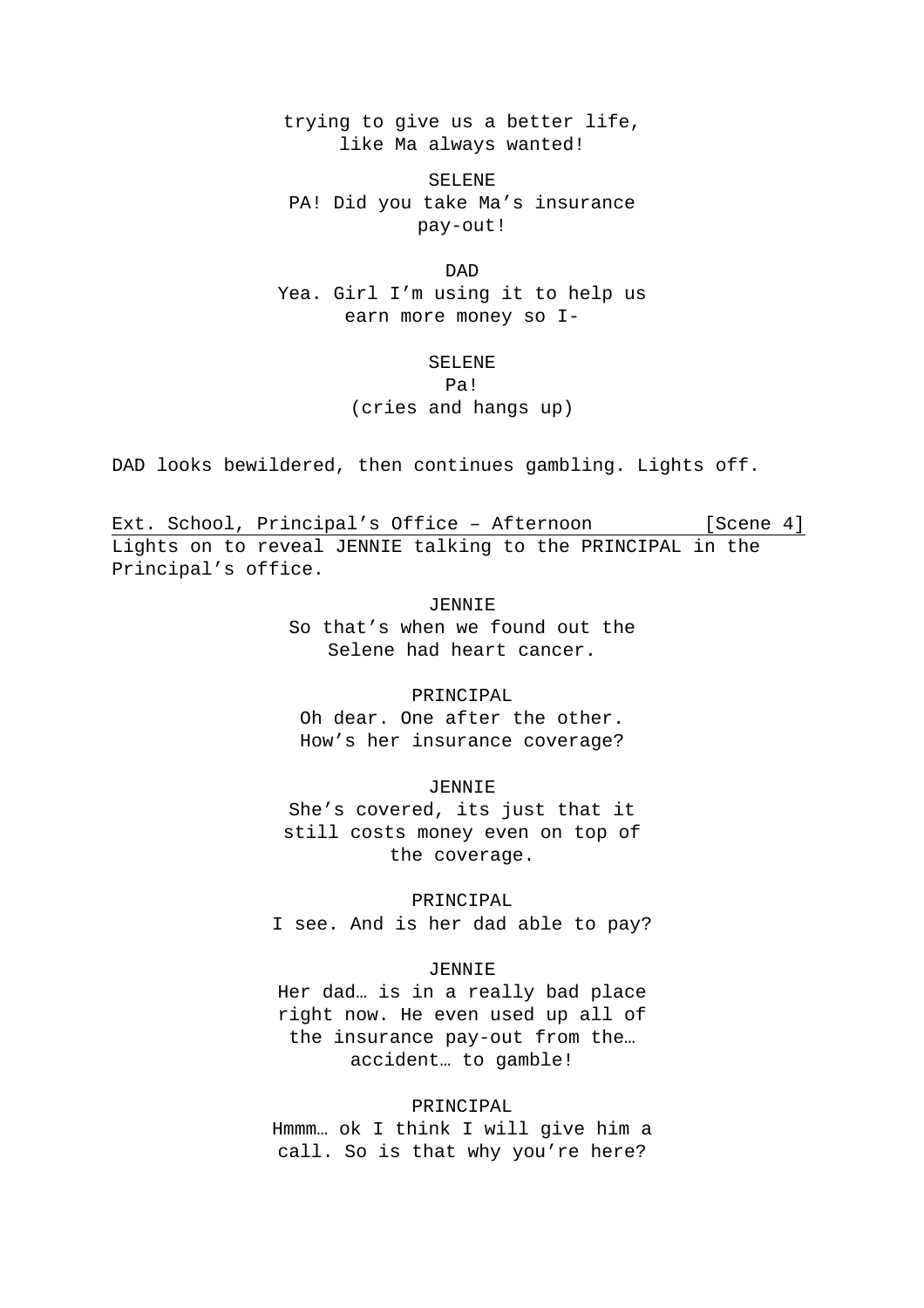### JENNIE

Yea. I was thinking, you know how Selene has always been helping out for stuff in school, prefect and all?

## PRINCIPAL Yes… and?

### JENNIE

So I was thinking, we have an upcoming charity bazaar right? Why don't we use the proceeds for her treatment?

PRINCIPAL Hmmm… tell me more about your plan.

Lights off.

Int. Dad's Room - Afternoon [Scene 5] Lights on to reveal DAD waking up, very drowsy and having a headache. He looks messy and dirty. His phone vibrates and he checks the phone screen.

DAD

(bewildered) Why was \$10,000 transferred to Selene's account? (pauses for a moment, then mood changes)

Selene, I have no choice. I need this to pay back Ah Hua. (conflicted)

But… it's her money. (idea occurs) I know! I'll go and settle all my debts, start from scratch and go back to working hard! No more! I'll pass Selene back her money in no time! That's right! What was her password again… Oh yea!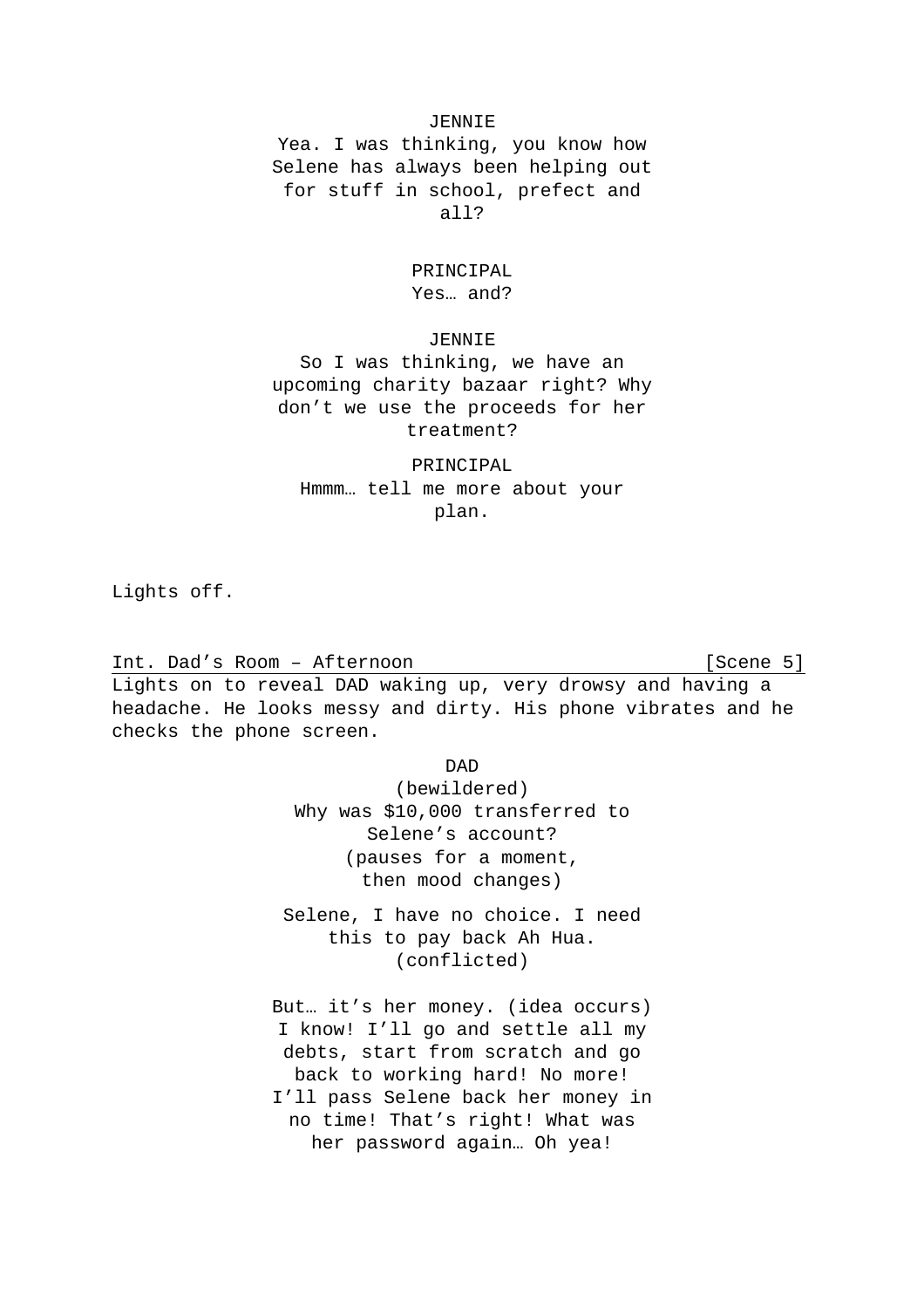Lights off.

Int. Casino – Evening (Scene 6) Lights on to reveal the inside of a casino. DAD enters with an envelope and is greeted by one of the staff. MOTHER, dressed in white, accompanies him.

### **STAFF**

(smiles sinisterly) Hey, Mr John. Welcome! Are you ready to win money today? Oh, yah, Mr Hua finding you, he is in the office there.

DAD

Mr Hua finding me? It's ok la, don't need go his office. Here, this is the money I owe him. (MR HUA walks in with security)

### MR HUA

Oh, Mr John, hi! (DAD gives the money in the envelope) Never mind, it's ok, you hold on to the money first, are you still going to play today?

DAD No, Mr Hua, this money give back to you.

### MR HUA

Wah, all the money you owe me! Wah, you're in luck. Today is doubles night you know, so whatever you win is times two!! Imagine how much your 10k can earn you if you win!

DAD is conflicted, very attracted by all the sights and sounds in the casino but at the same time feeling like he doesn't want to gamble.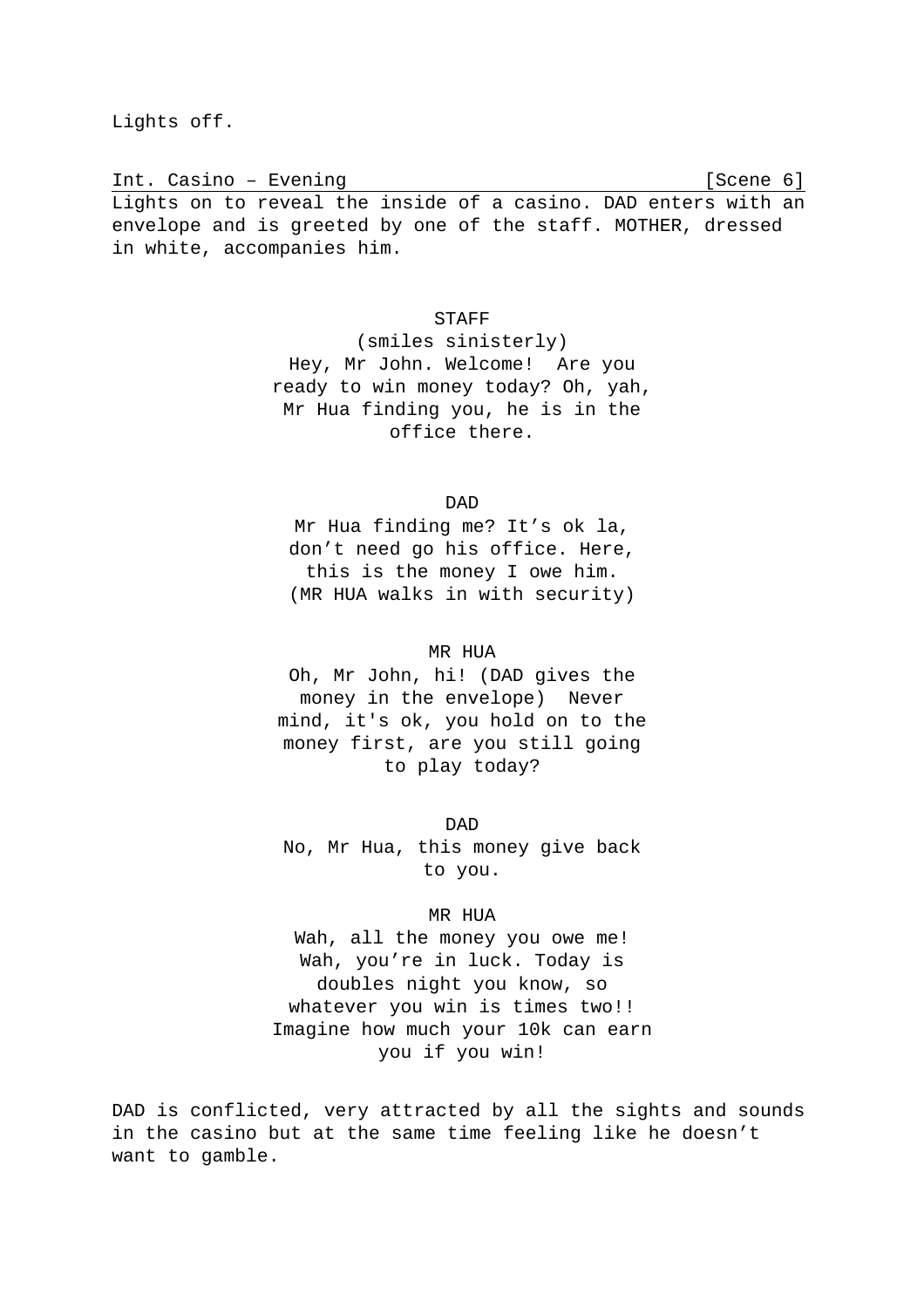#### DAD

#### Doubles night..?

STAFF brings him to one of the tables, and seats him down. MOTHER gently holds DAD's shoulder, holding him back. He feels a little resistance, but then he pulls away and carries on.

#### STAFF

Come come come. Let's us see what's the number here. Here Mr John, free chips on the house. (STAFF puts some chips on the table. Dealer lets the dad roll dice, and DAD wins.)

#### DEALER

Wow, your lucky night, Mr John! Doubles night some more! (gives him more chips)

#### DAD

Yes, I win! Today is a lucky day for me! Hmm… Maybe I'll just continue one to two more rounds since my luck is so good.

Lights off. Lights on to reveal that a few hours have passed. DAD is drunk, upset and still gambling. He looks at his freshly drawn card and throws it on the table.

#### DAD

No! Why it is like that… Arghhhhhhh… What am I doing now, I've lost all the money again! I need to leave this place! (stands up to leave)

## STAFF

Hey, Mr John why are you going back so early today? Come on, stay a bit longer lah! Your luck sure improve one!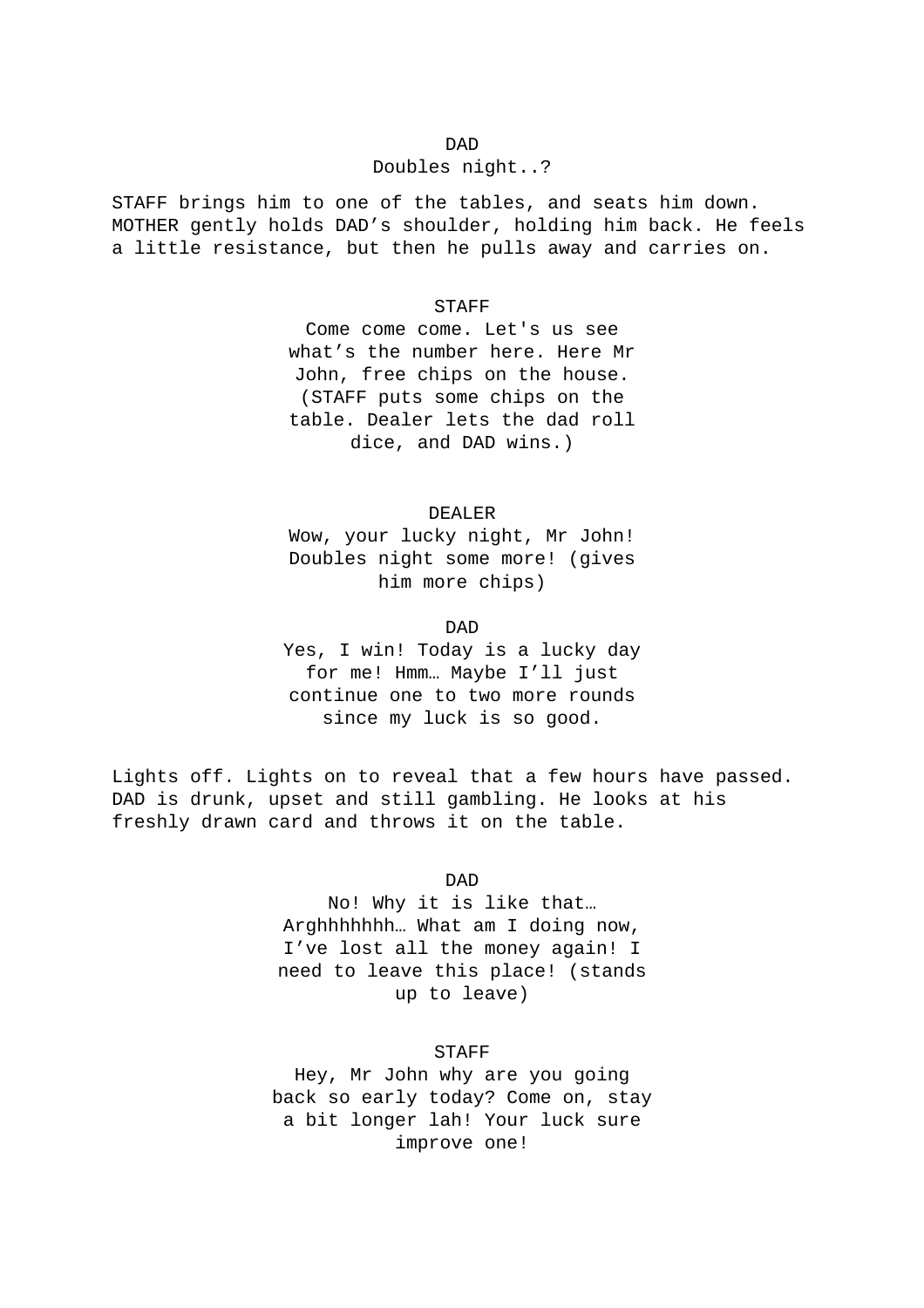DAD Sorry, I have a daughter to take care of!

Dad leaves and lights go off.

Int. Selene's - Morning [Scene 7] Lights on to reveal SELENE getting up from sleep.

> SELENE \*coughs\* I better go and drink some water. \*coughs\*

(sees message on her phone, pick up the phone and check)

\$10000 was transferred to my account and transferred out? So strange.

JENNIE calls her on the phone. She sounds happy. JENNIE appears at the doorway at the back of the stage.

> JENNIE Hey, Selene!

SELENE

Hey Jennie! What's up!

### JENNIE

Nothing, just wanted to ask: Did you check your account yesterday?

#### SELENE

Oh I only saw it this morning. Yesterday I was just resting at home. Oh that was you? What was that for?

## JENNIE

I persuaded the school to wire our Charity Bazaar money to your account! Mr Lee said he will tell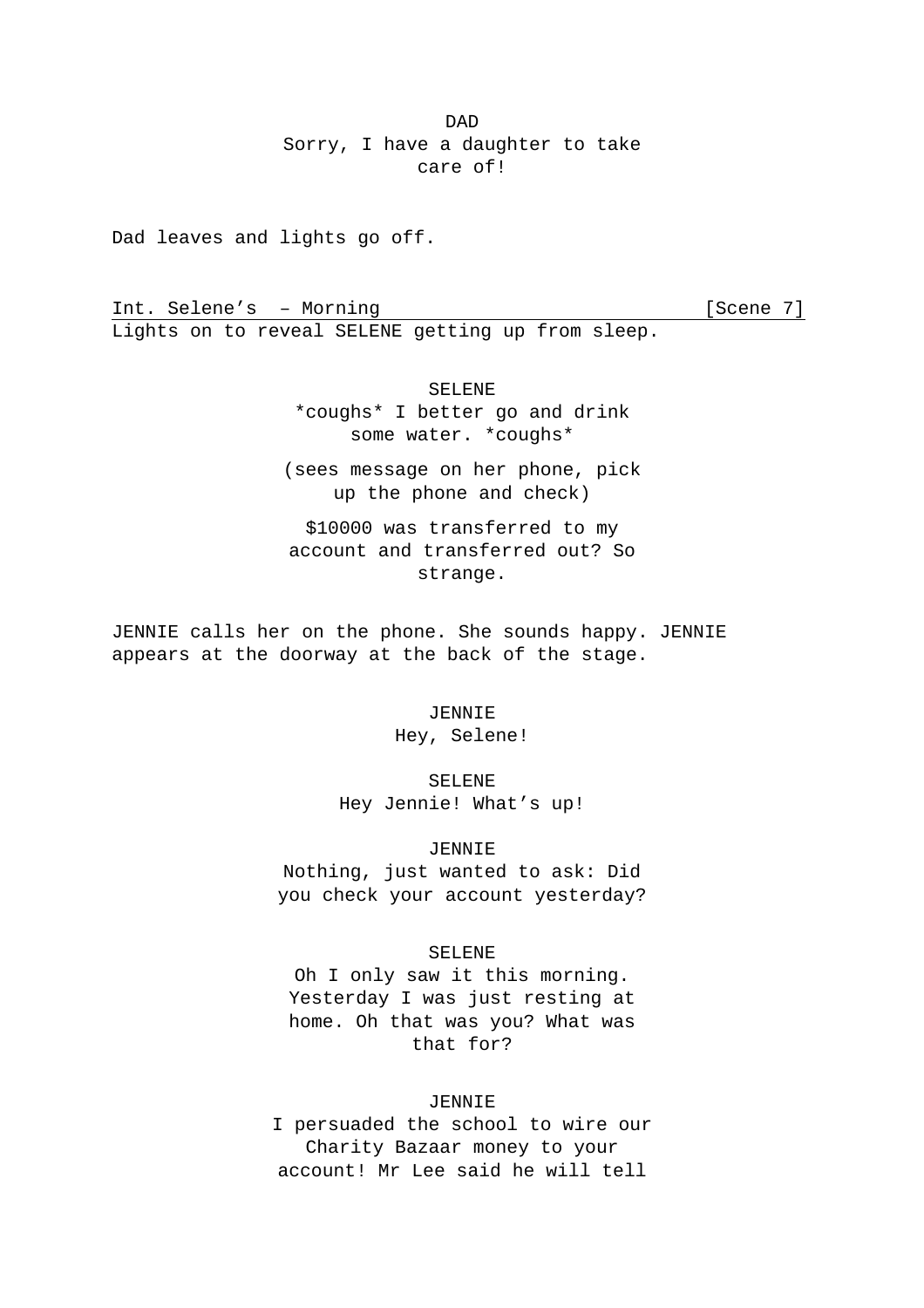you on Monday, but I couldn't wait!

## SELENE

Oh! Jennie! You did all that for me? Thank you so much, you shouldn't have! But, where's the money now?

#### JENNIE

(confused) What do you mean? Are you sure it was withdrawn- wait a minute. (angrily) Doesn't your dad have your pin number too?! Don't tell

me-

Selene grabs the phone to her chest as lights go off.

Int. Selene's Living Room - Afternoon [Scene 8] Lights on to reveal SELENE's house. SELENE looks tired, looking through her phone. Doorbell rings. SELENE opens and JENNIE enters. JENNIE noticed that her house was very messy and full of empty beer cans on the floor. DAD is sleeping on the sofa.

> JENNIE Where's your dad!

SELENE He's… still sleeping… I didn't want to wake him. I'll talk to him  $l$ at-

JENNIE goes over and wakes him up rudely.

SELENE Jennie!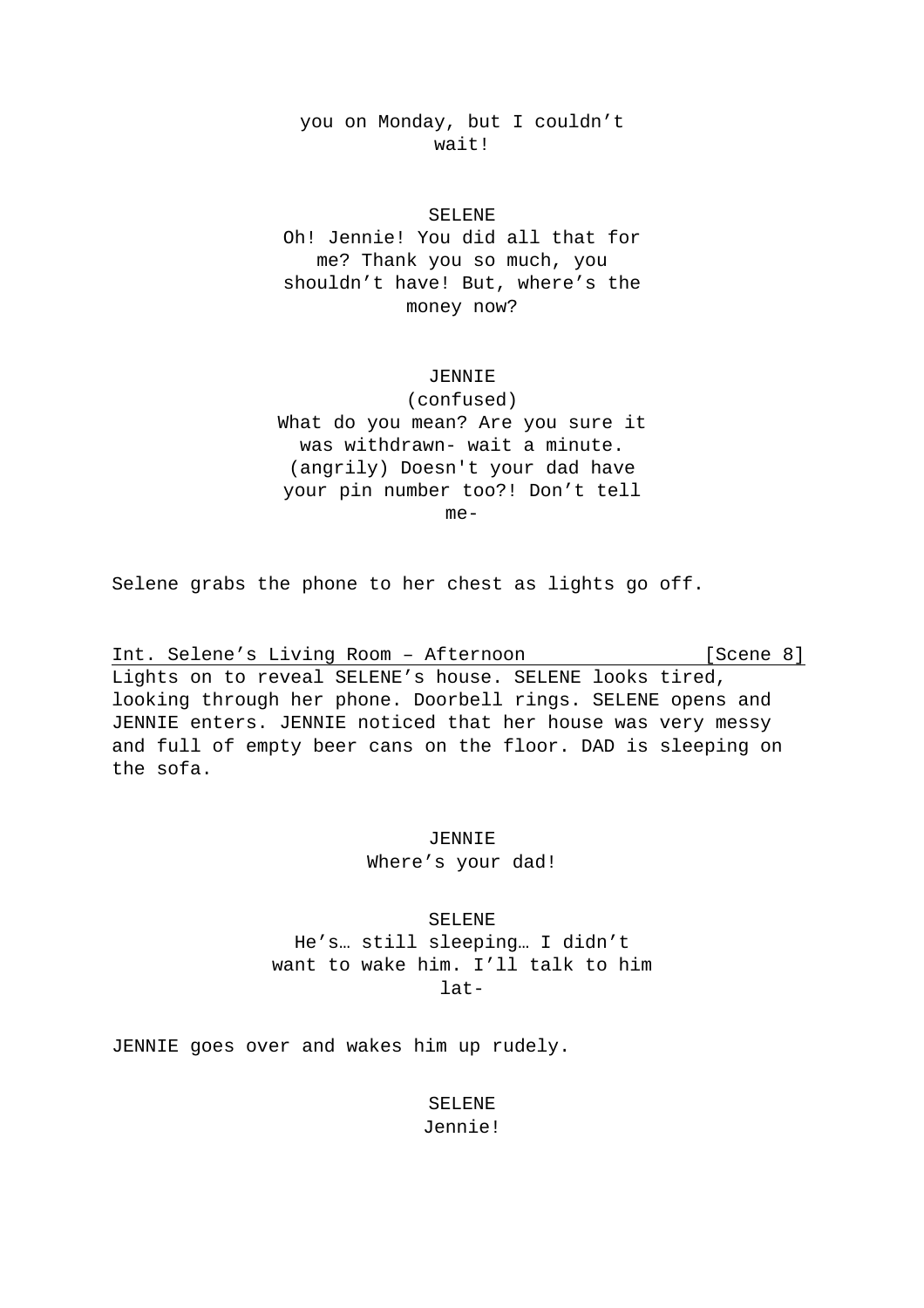## JENNIE Wake up! Do you know what the 10k was for?

DAD What…

JENNIE It wasn't for you! It was for Selene and her treatments?

DAD

(drowsily) Treatment? What treatment?

Selene suddenly starts to cough out blood and has trouble breathing. At that point Jennie explodes.

## JENNIE

How can you not notice your own god damn daughter?! What the hell have you done as a father? You're wondering what treatment, am I right?! Well it's treatment for cancer! That's right! She's having cancer and you don't even know!!

DAD's eyes widened.

DAD C-c-cancer? Why didn't you tell me? Cancer? When?

#### Selene

6 months ago. I didn't tell you because you were busy drinking, gambling. You didn't care. We're all suffering but you didn't care-

SELENE coughs more blood, then faints on the floor.

DAD (tries to wake Selene up but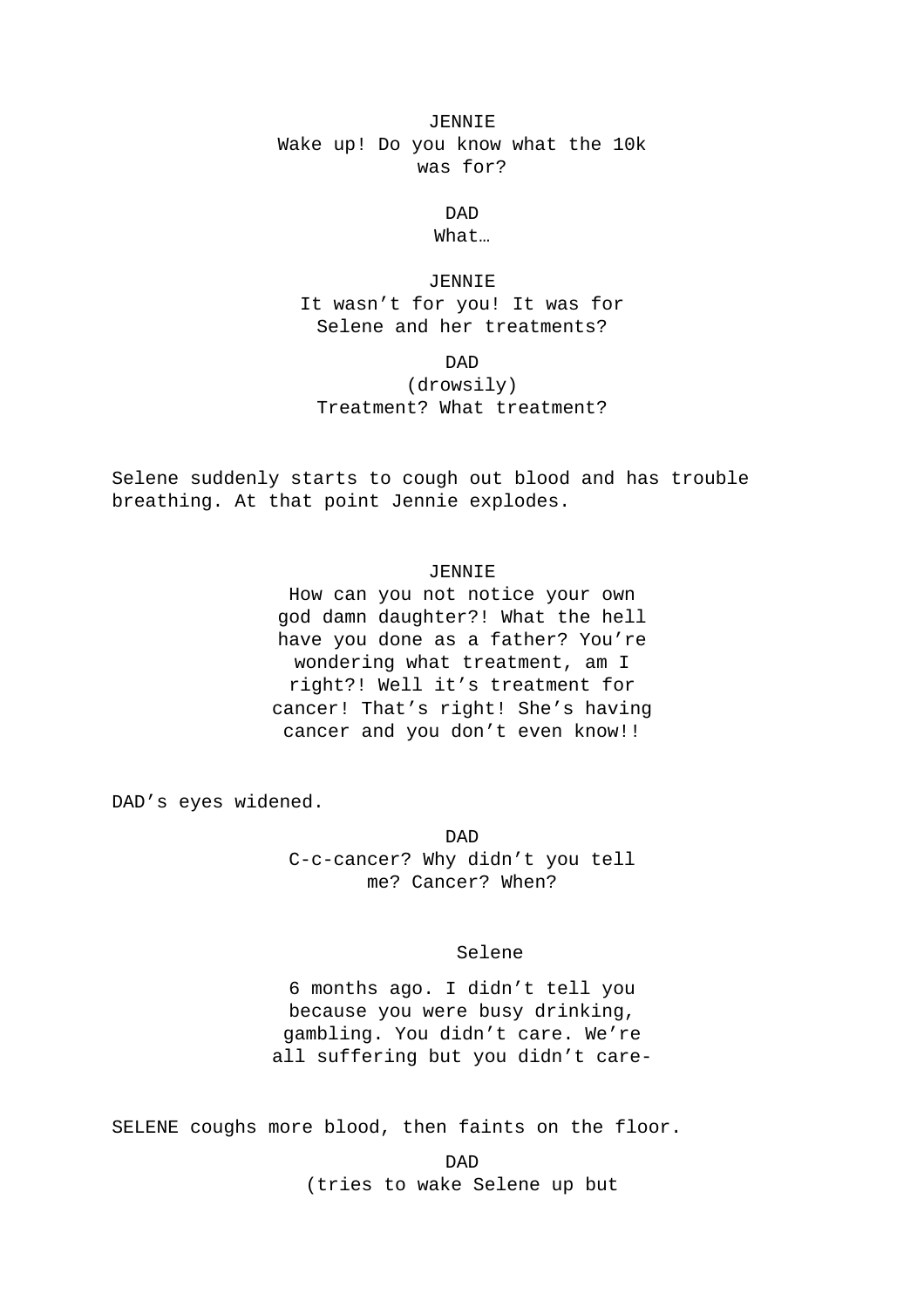## cannot) Selene! Selene! (to JENNIE) Call an ambulance quickly!

Lights off. Ambulance sound is heard.

Int. Hospital Corridor - Afternoon [Scene 9] Lights on to reveal a Hospital corridor. PARAMEDICS push stretcher with SELENE on it into the operating theater, entering from one door and exiting the other.

DAD is left behind with JENNIE.

DAD (addresses Selene with a reassured face and grabs her shoulders, but she pushes his hand away)

I'm sure she'll be fine. She's got to be fine.

JENNIE cries. Surgeon comes out of the Operating Theater.

## SURGEON

The cancer has spread. We have to do an emergency operation to cut out the cancerous parts. It's going to be a challenge but we're gonna do our best.

SURGEON goes back in.

SURGEON Irrigation please. Surgical knife please. She's losing blood!! get more blood!!

Assistant runs out of the Operating Theater with blood stained gown and into the other door. DAD and JENNIE are shocked and tries to ask the Assistant, but the assistant pushes him away.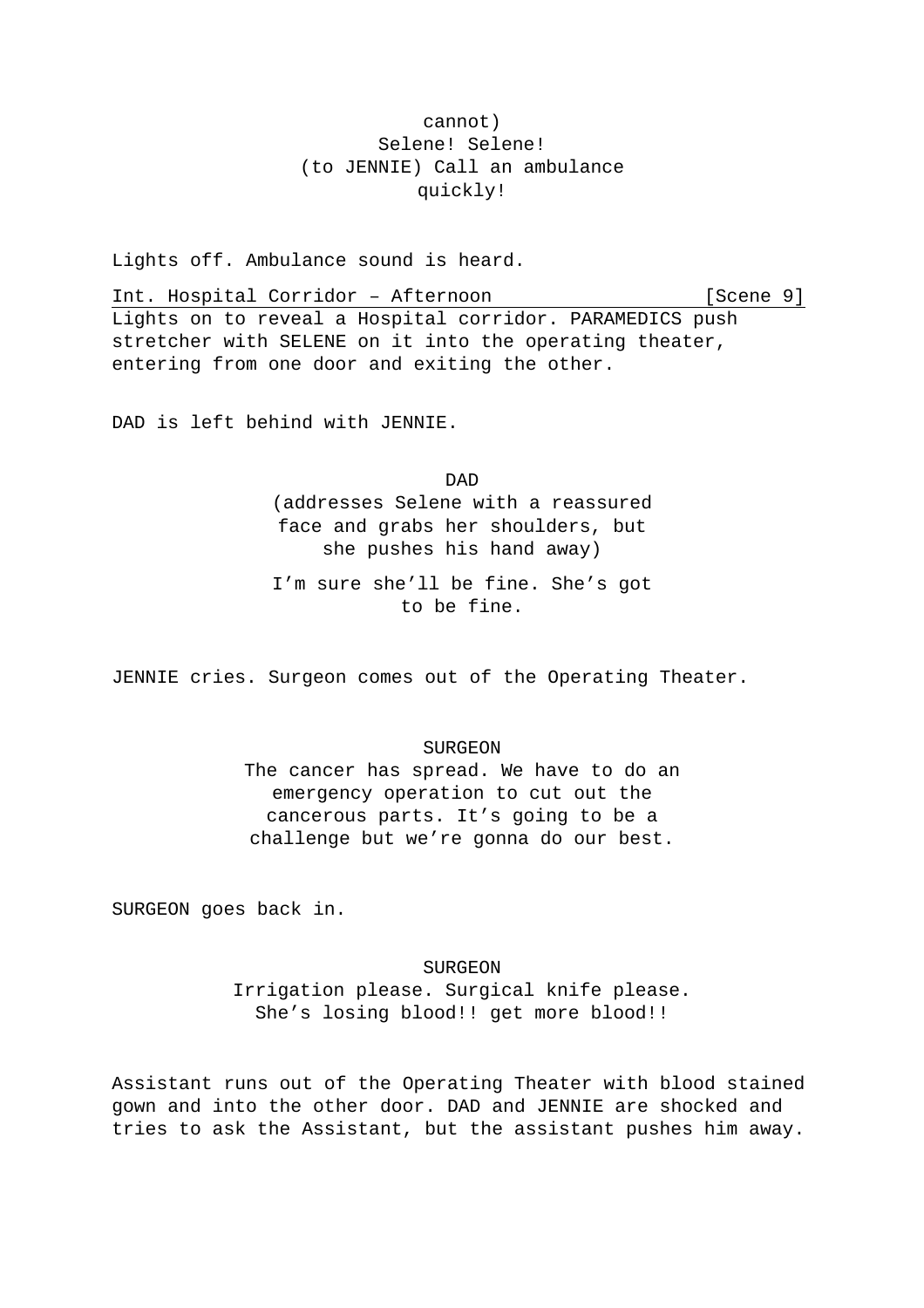DAD

What's happening?!?!? Tell me what's happening!

Assistant pushes comes back out and goes back into the Operating Theater, holding some packets of blood. DAD and JENNIE watches, shocked. Clock starts to move fast and DAD and JENNIE changes positions, from sitting to standing to sleeping. Finally clock slows down. SURGEON comes out of Operating Theater.

#### SURGEON

Your child is being moved to the ward. You can go see her now.

DAD and JENNIE rush out the door. SURGEON slumps on the chair. Lights off.

Int. Hospital Ward - Evening [Scene 10] Lights on to reveal the Hospital Ward. DAD is sleeping on the seat beside SELENE, who is sleeping on the ward bed. JENNIE comes in with some drinks. At this moment, SELENE slowly wakes up. JENNIE quickly puts down the drinks.

> JENNIE (goes to SELENE) Selene!

(DAD wakes up)

DAD (holds Selene's hand)

I'm sorry for everything. I'm sorry for staying so emotional by myself when I should have been focusing on you too. I have made a grave mistake. I've lost one love of my life: I can't lose the other. I know u won't forgive me but please wake up. I love you.

(Selene's eyes slowly opens)